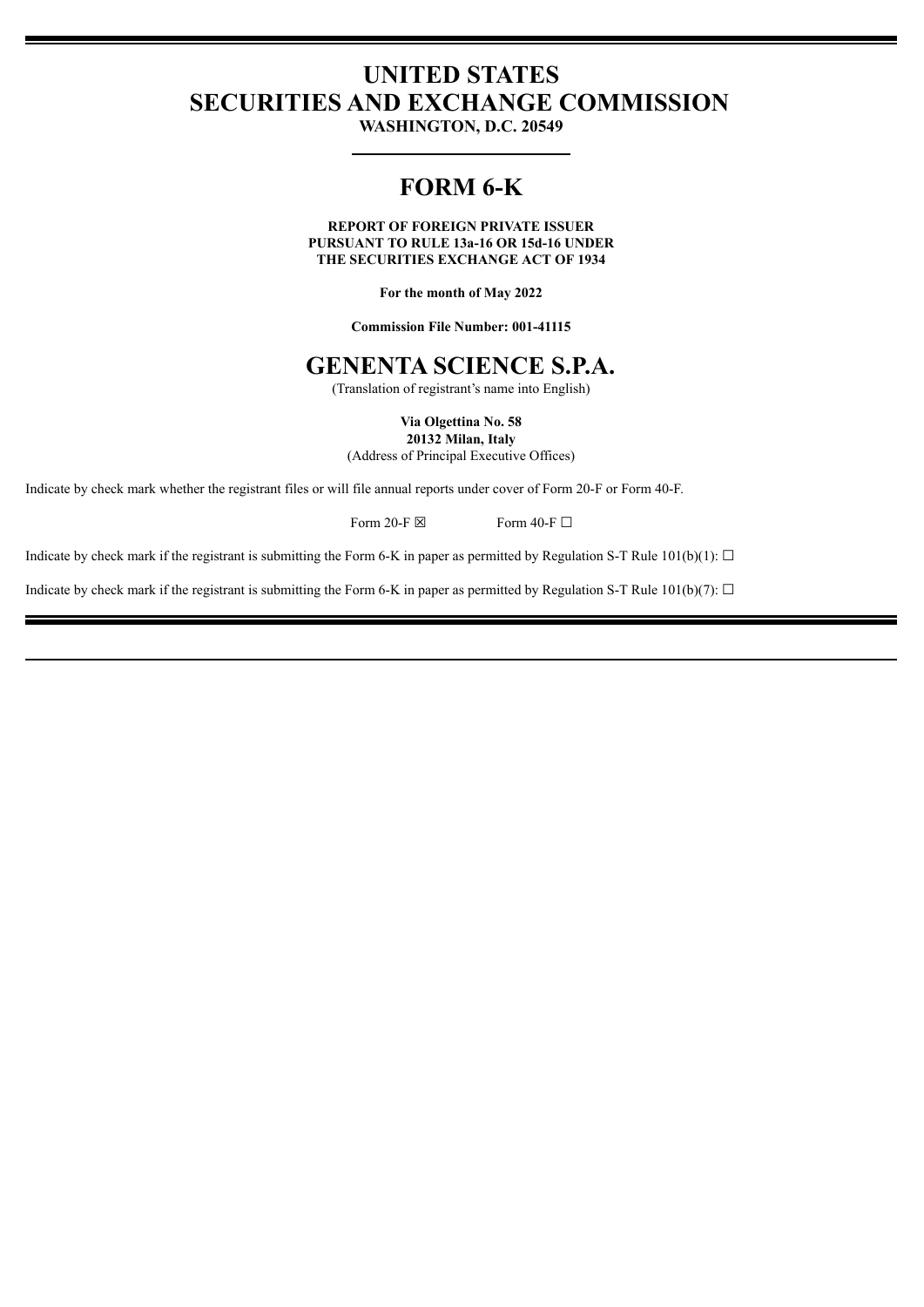## **Other Events**

On May 10, 2022, the Company issued a notice announcing the date of its Ordinary and Extraordinary Meeting of its Shareholders. Materials relating to its upcoming virtual Ordinary and Extraordinary Meeting of Shareholders will be posted on its website on or about May 20, 2022.

## **Exhibits**

| <b>Exhibit No.</b> | <b>Description</b>                                                                     |
|--------------------|----------------------------------------------------------------------------------------|
| 99.                | Notice of Call of Ordinary and Extraordinary Shareholders' Meeting dated May 10, 2022. |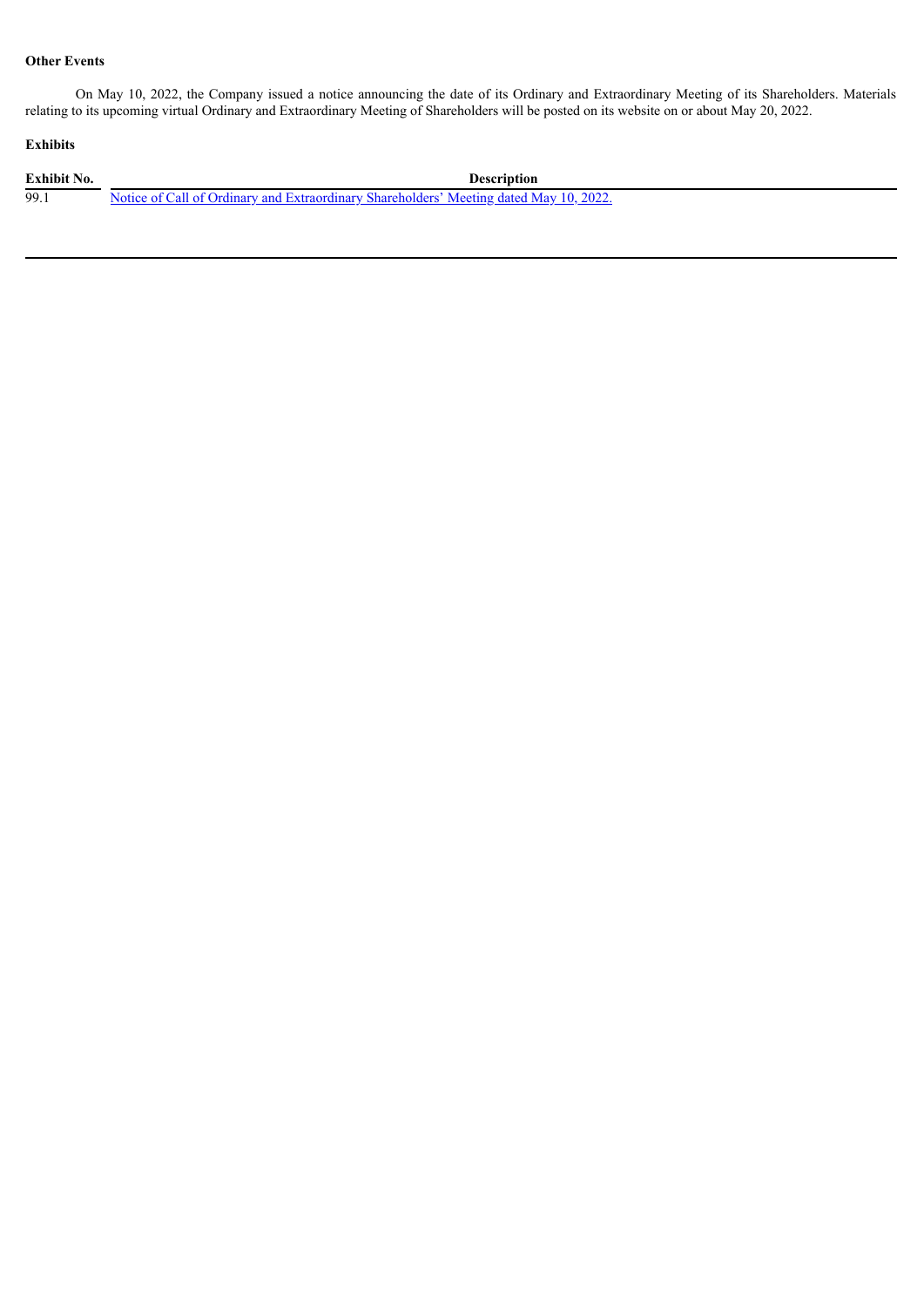Pursuant to the requirements of the Securities Exchange Act of 1934, the registrant has duly caused this report to be signed on its behalf by the undersigned hereunto duly authorized.

## **GENENTA SCIENCE S.P.A.**

By: */s/ Richard B. Slansky*

Name: Richard B. Slansky Title: Chief Financial Officer

Dated: May 11, 2022